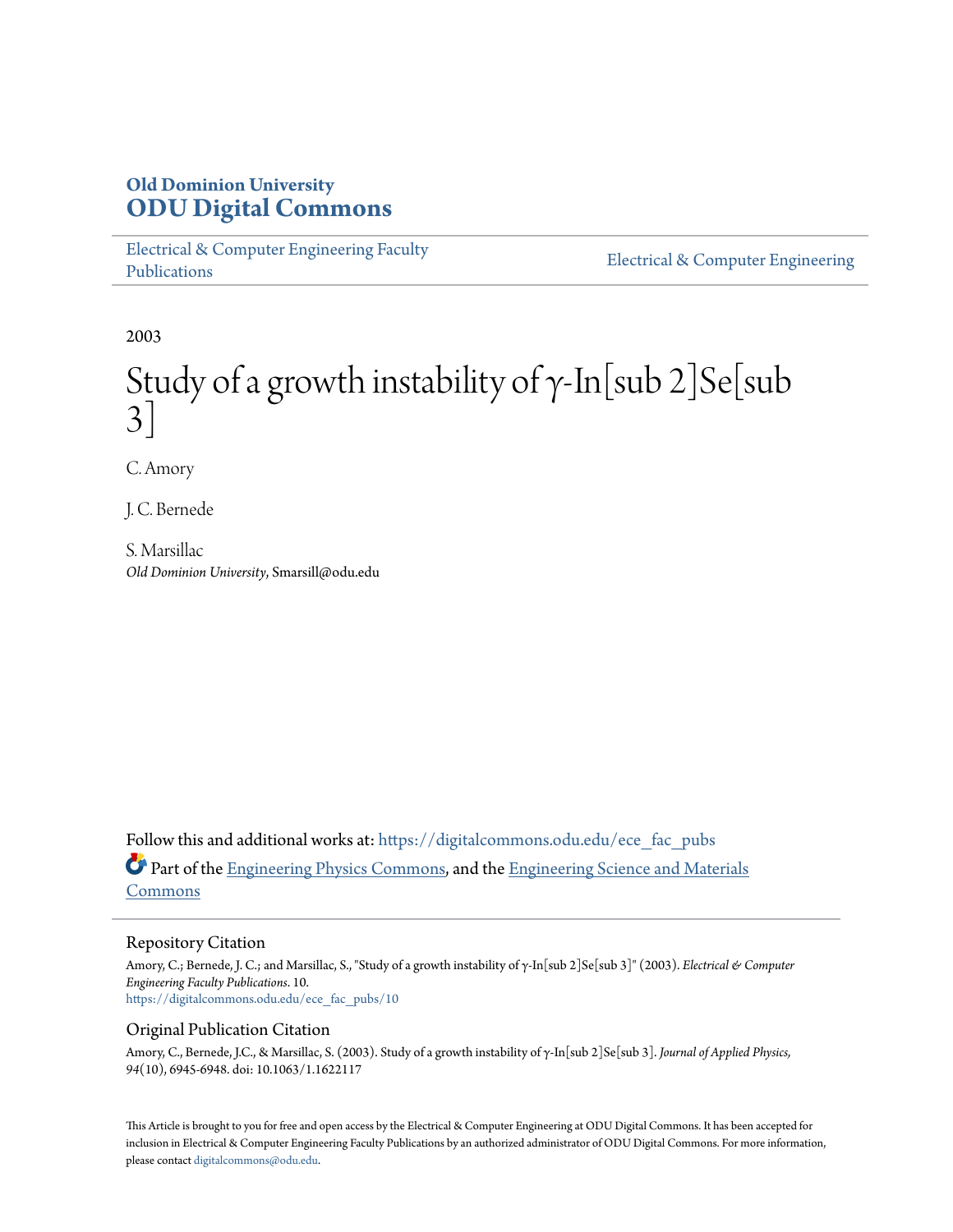



# **Study of a growth instability of γ- In 2 Se 3**

[C. Amory,](http://scitation.aip.org/search?value1=C.+Amory&option1=author) [J. C. Bernède](http://scitation.aip.org/search?value1=J.+C.+Bern�de&option1=author), and [S. Marsillac](http://scitation.aip.org/search?value1=S.+Marsillac&option1=author)

Citation: [Journal of Applied Physics](http://scitation.aip.org/content/aip/journal/jap?ver=pdfcov) **94**, 6945 (2003); doi: 10.1063/1.1622117 View online: <http://dx.doi.org/10.1063/1.1622117> View Table of Contents: <http://scitation.aip.org/content/aip/journal/jap/94/10?ver=pdfcov> Published by the [AIP Publishing](http://scitation.aip.org/content/aip?ver=pdfcov)

## **Articles you may be interested in**

[The influence of Sn doping on the growth of In 2 O 3 on Y-stabilized ZrO 2 \( 100 \) by oxygen plasma assisted](http://scitation.aip.org/content/aip/journal/jap/106/1/10.1063/1.3153966?ver=pdfcov) [molecular beam epitaxy](http://scitation.aip.org/content/aip/journal/jap/106/1/10.1063/1.3153966?ver=pdfcov) J. Appl. Phys. **106**, 013703 (2009); 10.1063/1.3153966

[Fe- and Ni-doped TiO 2 thin films grown on LaAlO 3 and SrTiO 3 substrates by laser ablation](http://scitation.aip.org/content/aip/journal/apl/84/15/10.1063/1.1695103?ver=pdfcov) Appl. Phys. Lett. **84**, 2850 (2004); 10.1063/1.1695103

[Parametrization of optical properties of indium–tin–oxide thin films by spectroscopic ellipsometry: Substrate](http://scitation.aip.org/content/avs/journal/jvsta/20/1/10.1116/1.1421596?ver=pdfcov) [interfacial reactivity](http://scitation.aip.org/content/avs/journal/jvsta/20/1/10.1116/1.1421596?ver=pdfcov) J. Vac. Sci. Technol. A **20**, 37 (2002); 10.1116/1.1421596

[Near-ultraviolet and near-infrared electroluminescence from an indium–tin–oxide film/native Si oxide/p-Si](http://scitation.aip.org/content/aip/journal/apl/74/25/10.1063/1.124189?ver=pdfcov) [structure](http://scitation.aip.org/content/aip/journal/apl/74/25/10.1063/1.124189?ver=pdfcov) Appl. Phys. Lett. **74**, 3815 (1999); 10.1063/1.124189

[Influence of crucible material and source alloy composition on thermally evaporated indium tin oxide layers](http://scitation.aip.org/content/avs/journal/jvsta/17/2/10.1116/1.581626?ver=pdfcov) J. Vac. Sci. Technol. A **17**, 611 (1999); 10.1116/1.581626



 [This article is copyrighted as indicated in the article. Reuse of AIP content is subject to the terms at: http://scitation.aip.org/termsconditions. Downloaded to ] IP: 128.82.253.83 On: Fri, 08 Jan 2016 00:46:56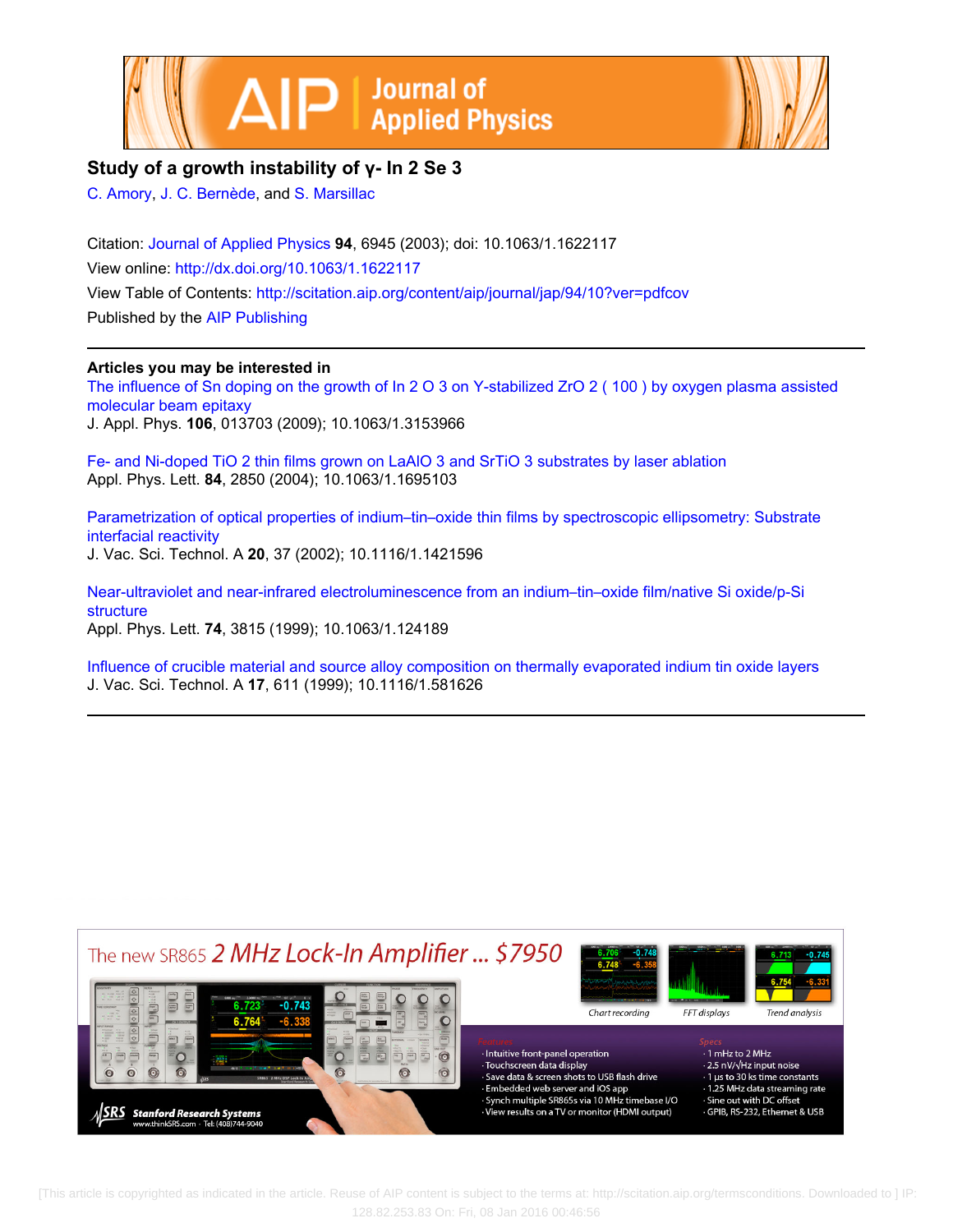# **Study of a growth instability of**  $\gamma$ **-In<sub>2</sub>Se<sub>3</sub>**

C. Amory,<sup>a)</sup> J. C. Bernède, and S. Marsillac

*LPSE FSTN, Universite´ de Nantes, 2 rue de la Houssinie`re, BP 92208, 44320 Nantes Cedex 3, France*

(Received 9 May 2003; accepted 4 September 2003)

 $\gamma$ -In<sub>2</sub>Se<sub>3</sub> thin film are deposited for various substrate temperatures in the range of 523–673 K. This study shows that at 573 and 673 K the thin films are well crystallized with grains aligned along the *c* axis. Between these temperatures, a domain of instability appears where the  $\gamma$ -In<sub>2</sub>Se<sub>3</sub> thin films have a randomly orientation and the *c*-lattice parameter increases. The presence of the metastable phase  $\kappa$ -In<sub>2</sub>Se<sub>3</sub>, during the growth, can explain the existence of this domain of instability. The insertion of Zn during the preparation process allows us to stabilize the phase  $\kappa$  at room temperature which confirms our hypothesis that the presence of  $\kappa$ -In<sub>2</sub>Se<sub>3</sub> perturbs the crystallization of  $\gamma$ -In<sub>2</sub>Se<sub>3</sub>. The increase of the *c*-lattice parameter can be explain by the fact that  $\kappa$ -In<sub>2</sub>Se<sub>3</sub> has a larger unit cell than  $\gamma$ -In<sub>2</sub>Se<sub>3</sub> or by a competition during the growth between the grains of both phases which could generate constraints along the  $c$  axis. During the cooling, the  $\kappa$  phase disappears in favor of the  $\gamma$  phase.  $\odot$  2003 American Institute of Physics. [DOI: 10.1063/1.1622117]

### **I. INTRODUCTION**

Among the binary chalcogenide alloys of the type  $III_2 - VI_3$ ,  $In_2Se_3$  is one of the most studied compounds for its photovoltaic application. The results were rather confusing because of the existence of numerous phases and the absence of well defined naming. Now there are three relatively well known phases  $\alpha$ ,  $\beta$ , and  $\gamma$ . The  $\alpha$  phase, composed by four polytypic terms, crystallizes in layer structure and is metastable at room temperature but stable at temperature higher than 823 K.  $\beta$ -In<sub>2</sub>Se<sub>3</sub>, obtained by heating  $\alpha$ -In<sub>2</sub>Se<sub>3</sub>, is metastable but some authors have stabilized this phase at room temperature by adding  $Sb<sup>1</sup>$  It has never been observed in thin film form.  $\gamma$ -In<sub>2</sub>Se<sub>3</sub> appears as the stable phase at room temperature and crystallizes in a defect wurtzite like structure.<sup>2–4</sup> Indeed the crystal structure of the  $\gamma$ -In<sub>2</sub>Se<sub>3</sub>, like most of III<sub>2</sub> – VI<sub>3</sub> compounds, is based on the tetrahedral bonding structure. Moreover in order to satisfy the octet rule for  $sp^3$  hybridization, one third of cation sites are vacant.5,6 Such structural vacancies behave as one atomic species and should be arranged in screw form along *c* axis (VOSF phase). $4$  Finally, we can notice that some authors have reported the existence of a  $\delta$  phase at very high temperature  $(973 \text{ K})$ . The existence of this phase is discussed and it could be a product of dissociation of  $In_2Se_3$ . Likforman *et al.*<sup>7</sup> summarized previous works and proposed the following phase diagram:

$$
\underbrace{\alpha \xrightarrow{473 \text{ K}} \beta}_{\text{metastable}} \xrightarrow{623 \text{ K}} \underbrace{\gamma \xrightarrow{823 \text{ K}}}_{\text{stable}}
$$

Only with stable phases, this diagram becomes:

$$
\begin{array}{r} 823 \textrm{ K} \\ \gamma \leftrightarrow \alpha \end{array}
$$

Recently a phase,  $\kappa$ -In<sub>2</sub>Se<sub>3</sub>, has been discovered.<sup>8,9</sup> Although the conditions of deposition are similar to that of the  $\gamma$  phase, Zn doping is necessary to obtain and stabilize  $\kappa$ -In<sub>2</sub>Se<sub>3</sub> thin films at room temperature.<sup>8-10</sup> Moreover  $\kappa$ -In<sub>2</sub>Se<sub>3</sub> has a flakelike structure, whereas  $\gamma$ -In<sub>2</sub>Se<sub>3</sub> has a columnar structure. Crystallographic parameters of the different phases are summarized in Table I.

In this article, we report the existence of a domain of instability in the growth of  $\gamma$ -In<sub>2</sub>Se<sub>3</sub> thin films prepared by co-evaporation. We first describe, in Sec. II, the experimental procedure. In Sec. III, we present the results and discuss about this a domain of instability which can be generated by the presence of  $\kappa$ -In<sub>2</sub>Se<sub>3</sub> during the growth of the  $\gamma$ -In<sub>2</sub>Se<sub>3</sub> thin films.

#### **II. EXPERIMENTAL PROCEDURE**

In the present work, thin films of  $\gamma$ -In<sub>2</sub>Se<sub>3</sub> are deposited by co-evaporation in a vacuum chamber from elemental sources with resistively heated tungsten (In) and molybdenum (Se) crucibles. Pressure during deposition is about 1  $\times 10^{-5}$  mbar. Evaporation rate of indium, measured with a hf quartz oscillator, is  $1.2 \text{ Å/s}$  while that of selenium is about  $12-15$  Å/s in order to maintain a high partial pressure of Se. As it was shown the Se/In ratio of about 10 allows us to grow  $\gamma$ -In<sub>2</sub>Se<sub>3</sub> thin films.<sup>11</sup> Soda lime glass substrates are heated by an infrared source. The temperature of the substrates  $(T_s)$  was determined by a thermocouple (type *K*) on the deposition side. Variable heating power was supplied to keep the temperature constant during all the process. The temperature range investigated is 523–673 K. The structural characterizations of the  $\gamma$ -In<sub>2</sub>Se<sub>3</sub> thin films were performed using a Siemens D5000 diffractometer and a JEOL 6400 scanning electron microscopy (SEM). The composition of the films was determined using a JEOL 5800 electron microprobe analysis (EMPA).

 [This article is copyrighted as indicated in the article. Reuse of AIP content is subject to the terms at: http://scitation.aip.org/termsconditions. Downloaded to ] IP: 128.82.253.83 On: Fri, 08 Jan 2016 00:46:56

a)Author to whom correspondence should be addressed; electronic mail: christophe.amory@physique.univ-nantes.fr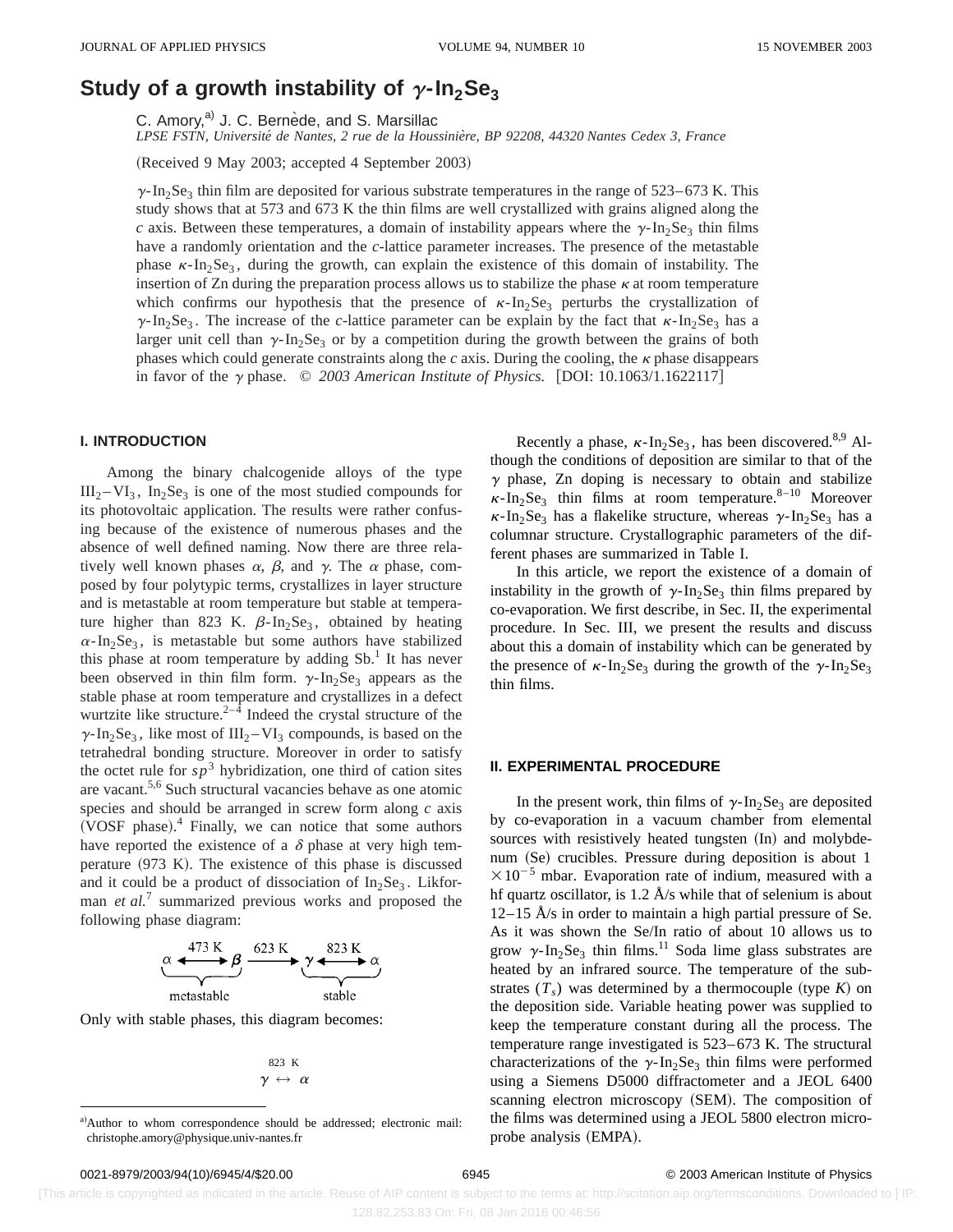TABLE I. Crystallographic parameters of the different phases of  $In_2Se_3$ .

| Phase    | System                                           | $ab$ (Å)                                | $c_h(\AA)$                  |
|----------|--------------------------------------------------|-----------------------------------------|-----------------------------|
| $\alpha$ | Hexagonal $(n=1,2)^a$<br>Trigonal $(n=3,4)^a$    | $4.02 \pm 0.02$                         | $n \times 9.56$             |
| β        | Hexagonal <sup>a</sup><br>Trigonal <sup>a</sup>  | 4.01                                    | 19.22<br>28.33              |
| γ<br>к   | Hexagonal <sup>b</sup><br>Hexagonal <sup>c</sup> | $7.1286 \pm 0.0005$<br>$8.09 \pm 0.005$ | $19.382 \pm 0.002$<br>19.85 |

a See Ref. 7.

<sup>b</sup>See Ref. 3.

c See Ref. 9.

#### **III. RESULTS AND DISCUSSION**

The EMPA shows that all the films, obtained in the temperature range investigated, are nearly stoichiometrics with  $60\pm1.5$  at. % of Se and  $40\pm1.2$  at. % for In. Typical x-ray diffraction patterns are shown in Fig. 1. We notice immediately that for the lowest temperature used, the films present two phases. Indeed, in addition to  $\gamma$ -In<sub>2</sub>Se<sub>3</sub> peaks, some peaks of  $In_4$ Se<sub>3</sub> and InSe are visible, respectively, at 523 and 548 K. At 573 K, the diagram presents only the  $(006)$  peak and its higher order peak  $(0012)$  which indicates that the grain are aligned along the *c* axis. Moreover the full width at half maximum is about 0.18°, which indicates that the size of the grains, following the *c* axis, is superior to 150 nm.<sup>12</sup> This observation is confirmed by Fig. 2, which shows SEM photography of a cross section of  $\gamma$ -In<sub>2</sub>Se<sub>3</sub> thin film deposited at 573 K. The film is homogeneous and the size of grains is equal to the thickness of the layer. Between 598 and 648 K, the x-ray diagrams presented in Fig. 1 show several peaks but no preferential orientation is visible. At 673 K, the dia-



FIG. 2. SEM photography of a cross section of  $\gamma$ -In<sub>2</sub>Se<sub>3</sub> thin film deposited at 573 K.

gram again shows preferential orientation along the *c* axis even if some small peaks with mixed indices are visible. Another significant difference between diffraction patterns of  $\gamma$ -In<sub>2</sub>Se<sub>3</sub> deposited at 573 and at 673 K and the others is the intensity of the peaks. When the grains are aligned along the *c* axis, the peaks intensity, for the same film thickness, is about 2 orders magnitude greater than when no preferential orientation is visible. Bindu and Sudha Kartha have reported a similar phenomenon. With a different deposition process, they have observed an alternation of well crystallized  $\gamma$ -In<sub>2</sub>Se<sub>3</sub> thin films and amorphous In<sub>2</sub>Se<sub>3</sub> phases.<sup>13</sup>

Figure 3 shows different diffraction patterns of four  $\gamma$ -In<sub>2</sub>Se<sub>3</sub> thin films deposited in the same conditions. The pressure is  $1 \times 10^{-5}$  mbar and the substrate temperature is



FIG. 1. X-ray diffraction diagrams taken with Cu  $K\alpha$  radiation for  $\gamma$ -In<sub>2</sub>Se<sub>3</sub> thin film deposited at substrate temperature varying from 523 to 673 K.



FIG. 3. X-ray diffraction diagrams taken with Cu  $K\alpha$  radiation for  $\gamma$ -In<sub>2</sub>Se<sub>3</sub> thin film deposited in the same conditions Pressure during deposition is about  $2 \times 10^{-3}$  Pa. Evaporation rate of indium is 1.2 Å/s while that of selenium is about  $12-15$  Å/s. Se/In ratio of about 10.

[This article is copyrighted as indicated in the article. Reuse of AIP content is subject to the terms at: http://scitation.aip.org/termsconditions. Downloaded to ] IP: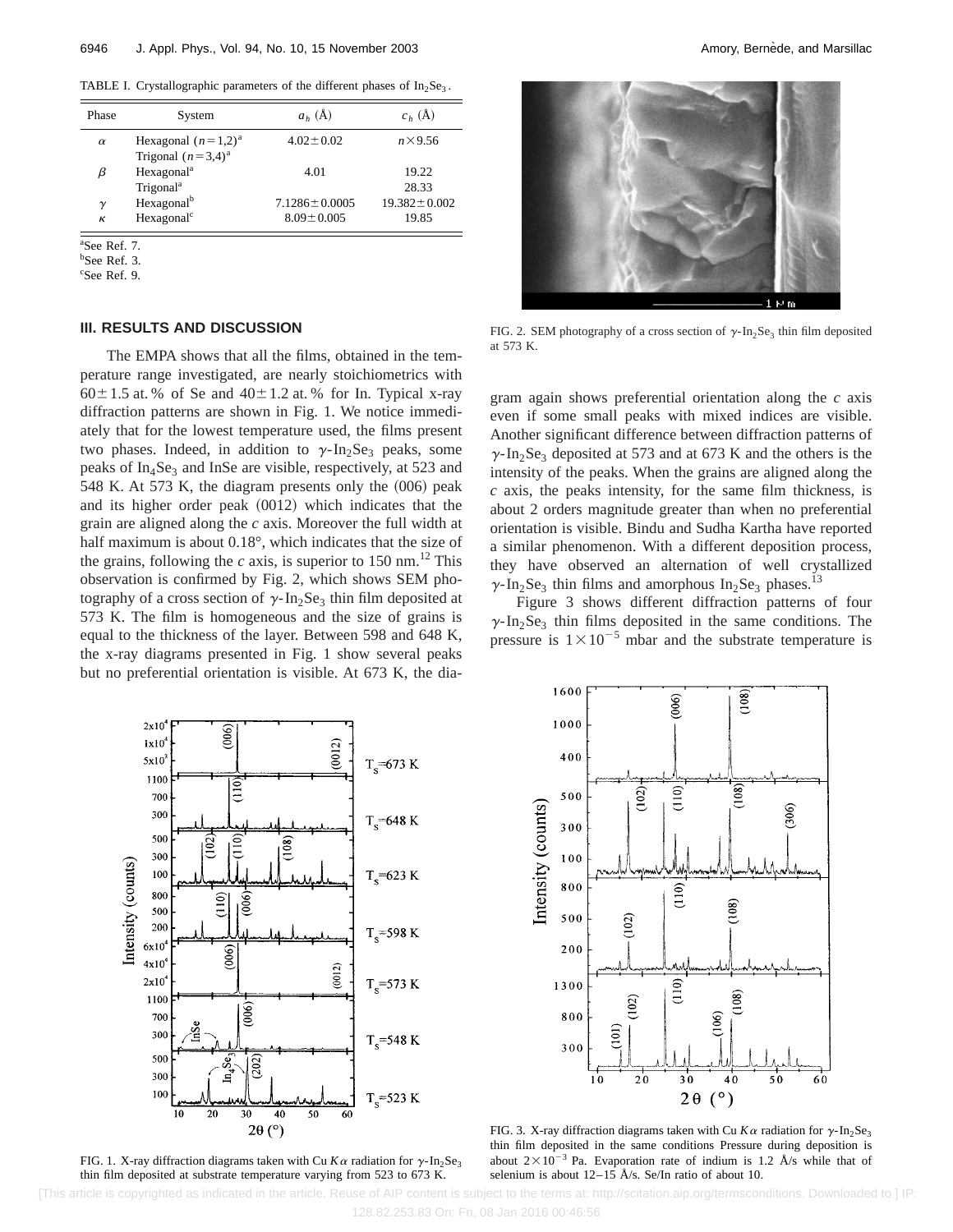

FIG. 4. Variation of the *a*- and *c*-lattice parameter of  $\gamma$ -In<sub>2</sub>Se<sub>3</sub> thin film according to the substrate temperature. Below a temperature of 560 K, the samples are biphased.

623 K. The Se/In ratio is about 10 with an indium flux of 1.2 Å/s and a selenium flux of 15 Å/s. It can be clearly seen that no diffraction patterns are similar. The number of peaks and the intensity of these peaks are different for each diagram. The same observations are made for thin film deposited at 598 and 648 K. These results suggest that there is a domain of instability in the temperature range of 598–648 K.

From the diffraction patterns of Fig. 1 and the software CELREF,<sup>14</sup> we have calculated the  $a$  and  $c$  lattice parameter. These values according to the substrate temperature are plotted in Fig. 4. First of all, we note that whatever the substrate temperature is, the value of *a* lattice parameter is constant, within experimental error, and equals 7.12 Å. This value is in good agreement with the literature.<sup>2–4</sup> The behavior of the *c*-lattice parameter is slightly different. For the lowest temperature used, i.e., 523 and 548 K, samples are not single phased. The presence of  $In<sub>4</sub>Se<sub>3</sub>$  and InSe can disturb the crystallization along the *c* axis. At 573 K, when the thin film is well crystallized, the value of the *c*-lattice parameter is 19.39 Å, which is in a good agreement with the JCPDS card 40-1407. The value increases with the temperature to reach a maximum of 19.44 Å at 623 K and then decreases to return to its initial value, 19.39 Å, at 673 K. In the temperature range of 598–648 K, the grains not only have randomly orientation but also undergo constraints along the *c* axis which increase the value of the *c*-lattice parameter. We can exclude a disturbance due to thermal agitation during the deposition since the diffraction patterns and the value of the *c*-lattice parameter are identical at 573 and 673 K. The absence of parasite phases in the diffraction pattern implies that the constraints are exerted during the growth of the grains. This temperature range could thus promote the appearance of a metastable phase. During the growth of the grains, there would be a competition between the grains of the metastable phase and those of  $\gamma$ -In<sub>2</sub>Se<sub>3</sub>, which could generate constraints along the *c* axis. During the cooling, the metastable phase disappears in favor of  $\gamma$  phase. If we refer to the phase diagram proposed by Likforman *et al.*,<sup>7</sup> it is the  $\beta$  phase which should appear in the temperature range of the domain of instability but this phase is obtained only by heating the  $\alpha$ phase and has never been observed in the thin film form. It is no very probable that the  $\beta$  phase is at the origin of the



FIG. 5. X-ray diffraction diagrams of undopped  $\gamma$ -In<sub>2</sub>Se<sub>3</sub> (a) and Zn dopped  $In_2Se_3$  (b) elaborated in the same conditions. Concentration of Zn does not exceed 1 at. %.

domain of instability. On the other hand  $\kappa$ -In<sub>2</sub>Se<sub>3</sub> could be involved. Jasinki *et al.*<sup>9</sup> have obtained  $\kappa$ -In<sub>2</sub>Se<sub>3</sub> by annealing at 523 K Zn doped  $In<sub>2</sub>Se<sub>3</sub>$  thin films. This temperature corresponds, in our case, to the most significant variation of the *c*-lattice parameter.

As it was shown,  $8-10$   $\kappa$ -In<sub>2</sub>Se<sub>3</sub> is a metastable phase and Zn doping is needed to stabilize it at room temperature. In order to verify the presence of the  $\kappa$  phase during the growth of  $\gamma$ -In<sub>2</sub>Se<sub>3</sub> thin films, Zn is added during the elaboration process to stabilize  $\kappa$ -In<sub>2</sub>Se<sub>3</sub> at room temperature. The thin films have been deposited on soda lime glass substrate heated at 623 K. The concentration of Zn, deduced from the ratio of thicknesses measured by the hf quartz oscillator measurements, does not exceed 1 at. %. Figures  $5(a)$  and  $5(b)$ present x-ray diffraction patterns of Zn doped  $In_2Se_3$  and undoped  $\gamma$ -In<sub>2</sub>Se<sub>3</sub> synthesized in the same conditions. We notice that the Zn doped sample crystallizes in the  $\gamma$ -In<sub>2</sub>Se<sub>3</sub> structure and its diffraction diagram presents, like that of undoped  $\gamma$ -In<sub>2</sub>Se<sub>3</sub>, several peaks. Nevertheless, a peak appears at  $2\theta = 22.40^{\circ}$  which is not referenced in the JCPDS card 40-1407 [Figs. 5(b) and  $6(b)$ ]. However the peak of the stronger intensity of the  $\kappa$  phase, (005), is located at  $22.33^{\circ}$ .<sup>8,9</sup> In absence of any contamination, confirmed by EMPA, this peak can be only attributed to the  $\kappa$  phase. So during the growth, in the temperature range of 598–648 K, in addition to the  $\gamma$  phase, some grains of the  $\kappa$  phase appear. In the absence of Zn,  $\kappa$ -In<sub>2</sub>Se<sub>3</sub> is metastable and transforms into the  $\gamma$  phase during the cooling.<sup>8–10</sup> The increase of the *c*-lattice parameter of the  $\gamma$  phase can be explained by the competition, during the growth, between the grains of both phases which can generate constraints along the *c* axis. Moreover  $\kappa$ -In<sub>2</sub>Se<sub>3</sub> has a larger unit cell than the  $\gamma$  phase which can also explain the increase of the *c*-lattice parameter of  $\gamma$ -In<sub>2</sub>Se<sub>3</sub> when the  $\kappa$  phase transforms into the  $\gamma$  phase.